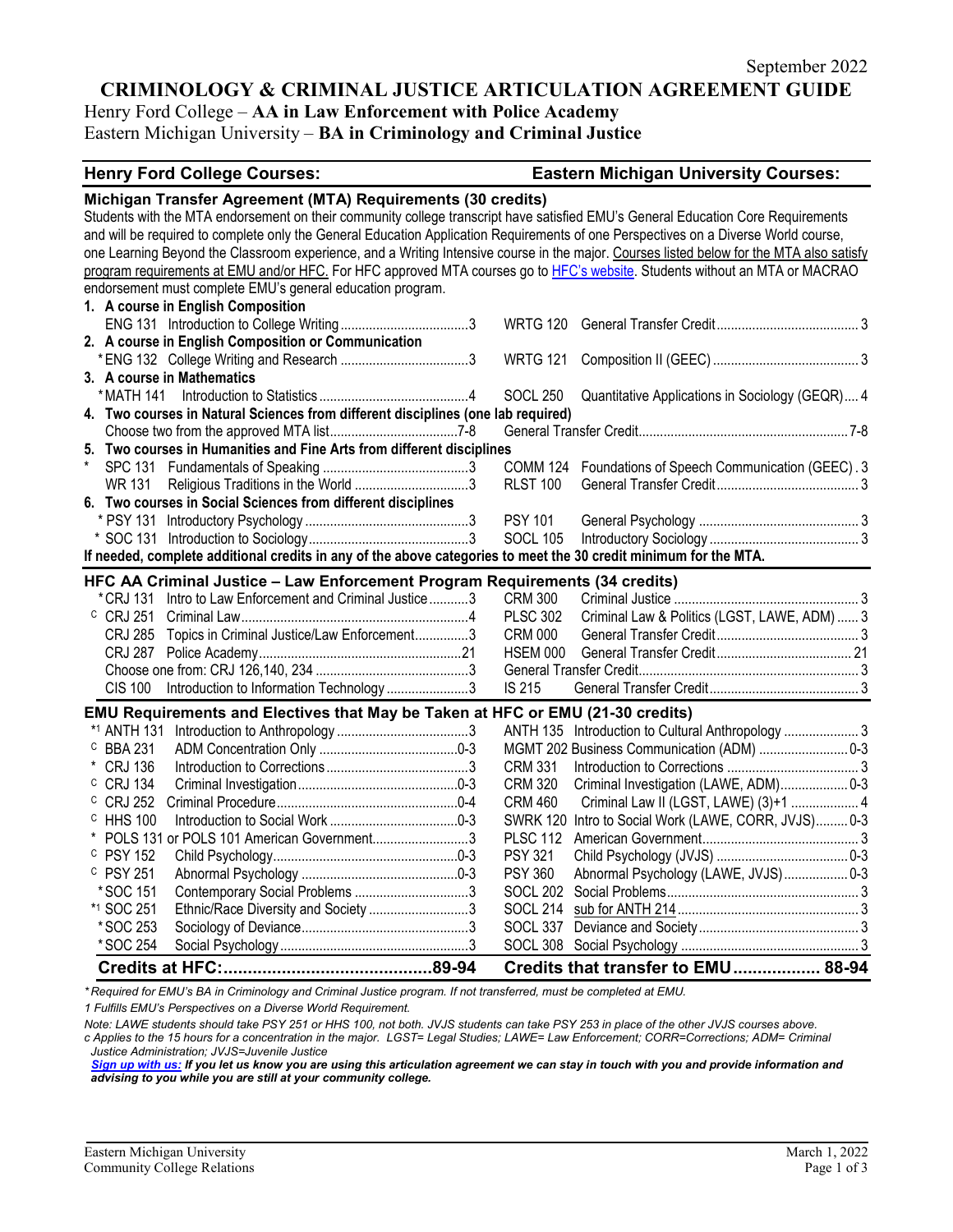# **CRIMINOLOGY & CRIMINAL JUSTICE ARTICULATION AGREEMENT GUIDE**

Henry Ford College – **AA in Law Enforcement with Police Academy** Eastern Michigan University – **BA in Criminology and Criminal Justice**

# **Completion of the BA in Criminology & Criminal Justice**

| <b>Major Requirements</b> |                                                       | $(33-39 \text{ credits})$ |
|---------------------------|-------------------------------------------------------|---------------------------|
|                           | Criminology and Criminal Justice Courses (21 credits) |                           |
| CRM 301                   |                                                       |                           |
| CRM 338                   |                                                       |                           |
| CRM 354                   |                                                       |                           |
| CRM 362                   | Ethics for Criminal Justice Professionals3            |                           |
| <b>CRM 370</b>            |                                                       |                           |
| <b>CRM 431</b>            |                                                       |                           |
| CRM 447W                  | Senior Seminar in Criminology3                        |                           |
|                           | <b>Research Methods (3 credits)</b>                   |                           |
|                           | SOCL 304 Methods in Sociological Research3            |                           |
|                           | Sociology/Anthropology Courses (3 credits)            |                           |
|                           |                                                       |                           |

# **Concentration Requirements**

Select one (1) concentration from the following five (5) concentrations. A concentration requires a total of **15 credits**. If the concentration courses listed in the guide are not taken at HFC, students must choose courses from the appropriate concentration lists in the catalog at EMU to meet the 15 credits.

# **Legal Studies (LGST)**

| 3                                                                                                                                                                                                                                                                                                                                                                                                                                                                                                                                                                                                                                                                                                                                                                |
|------------------------------------------------------------------------------------------------------------------------------------------------------------------------------------------------------------------------------------------------------------------------------------------------------------------------------------------------------------------------------------------------------------------------------------------------------------------------------------------------------------------------------------------------------------------------------------------------------------------------------------------------------------------------------------------------------------------------------------------------------------------|
|                                                                                                                                                                                                                                                                                                                                                                                                                                                                                                                                                                                                                                                                                                                                                                  |
|                                                                                                                                                                                                                                                                                                                                                                                                                                                                                                                                                                                                                                                                                                                                                                  |
|                                                                                                                                                                                                                                                                                                                                                                                                                                                                                                                                                                                                                                                                                                                                                                  |
|                                                                                                                                                                                                                                                                                                                                                                                                                                                                                                                                                                                                                                                                                                                                                                  |
|                                                                                                                                                                                                                                                                                                                                                                                                                                                                                                                                                                                                                                                                                                                                                                  |
|                                                                                                                                                                                                                                                                                                                                                                                                                                                                                                                                                                                                                                                                                                                                                                  |
|                                                                                                                                                                                                                                                                                                                                                                                                                                                                                                                                                                                                                                                                                                                                                                  |
|                                                                                                                                                                                                                                                                                                                                                                                                                                                                                                                                                                                                                                                                                                                                                                  |
|                                                                                                                                                                                                                                                                                                                                                                                                                                                                                                                                                                                                                                                                                                                                                                  |
|                                                                                                                                                                                                                                                                                                                                                                                                                                                                                                                                                                                                                                                                                                                                                                  |
|                                                                                                                                                                                                                                                                                                                                                                                                                                                                                                                                                                                                                                                                                                                                                                  |
|                                                                                                                                                                                                                                                                                                                                                                                                                                                                                                                                                                                                                                                                                                                                                                  |
|                                                                                                                                                                                                                                                                                                                                                                                                                                                                                                                                                                                                                                                                                                                                                                  |
|                                                                                                                                                                                                                                                                                                                                                                                                                                                                                                                                                                                                                                                                                                                                                                  |
|                                                                                                                                                                                                                                                                                                                                                                                                                                                                                                                                                                                                                                                                                                                                                                  |
|                                                                                                                                                                                                                                                                                                                                                                                                                                                                                                                                                                                                                                                                                                                                                                  |
| CRM 412 Law and Society<br><br>AFC 441 Law in the African American Experience (3)<br>ANTH 330 Anthropology of Law and Politics (3)<br>CRM 222 Pornography and Crime (3)<br>CRM 229 Green Criminology (3)<br>CRM 263 Crime and Technology (3)<br>CRM 277/278/279/377/378/379 Special Topics (1-3)<br>CRM 321 Cooperation and Conflict in Society (3)<br>CRM 488L4/489L4 Internship in Crim & Crim Justice (3)<br>PHIL 355W Philosophy of Law (3)<br>PLSC 302 Criminal Law and Politics (3)<br>PLSC 312 Constitutional Law: Institutions and Process (3)<br>PLSC 313 Constitutional Law: Civil Rights and Liberties (3)<br>PLSC 317 Constitutional Law: Criminal Due Process (3)<br>PLSC 364 Legislative Process (3)<br>PLSC 385 Judicial Process and Behavior (3) |

# **Law Enforcement (LAWE)**

 CRM 432 Police Organizations ........................................... 3 Choose three credits from the following LAWE group A list . 3 CRM 222 Pornography and Crime (3) CRM 263 Crime and Technology (3) CRM 321 Cooperation & Conflict in Society (3) CRM 412 Law and Society (3) CRM 488L4/489L4 Field Internship in Criminology (3)

*HFC courses that apply to this requirement: HHS 100 or PSY 251*

#### **Corrections (CORR)**

| CRM 331 |                                                        |  |
|---------|--------------------------------------------------------|--|
| CRM 332 |                                                        |  |
|         |                                                        |  |
|         | ANTH 330 Anthropology of Law and Politics (3)          |  |
|         | COMM 357 Interviewing as Communication (3)             |  |
|         | CRM 222 Pornography and Crime (3)                      |  |
|         | CRM 229 Green Criminology (3)                          |  |
|         | CRM 263 Crime and Technology (3)                       |  |
|         | CRM 277/278/279/377/378/379 Special Topics             |  |
|         | CRM 412 Law and Society (3)                            |  |
|         | CRM 420 Drugs, Crime and Criminal Justice (3)          |  |
|         | CRM 488L4/489L4 Field Internship in Criminology (3)    |  |
|         | PSY 340 Perspectives on Prejudice & Discrimination (3) |  |
|         |                                                        |  |

*HFC courses that apply to this requirement: HHS 100*

#### **Criminal Justice Administration (ADM)**

*HFC courses that apply to this requirement: BBA 231, CRJ 134, CRJ 251* 

## **Juvenile Justice (JVJS)**

*HFC courses that apply to this requirement: HHS 100, PSY 152, PSY 251,* 

### **LBC Requirement**

Students must complete one Learning Beyond the Classroom course or noncredit experience offered by EMU. Consult your advisor for options, including CRM 488L4 and CRM 489L4.